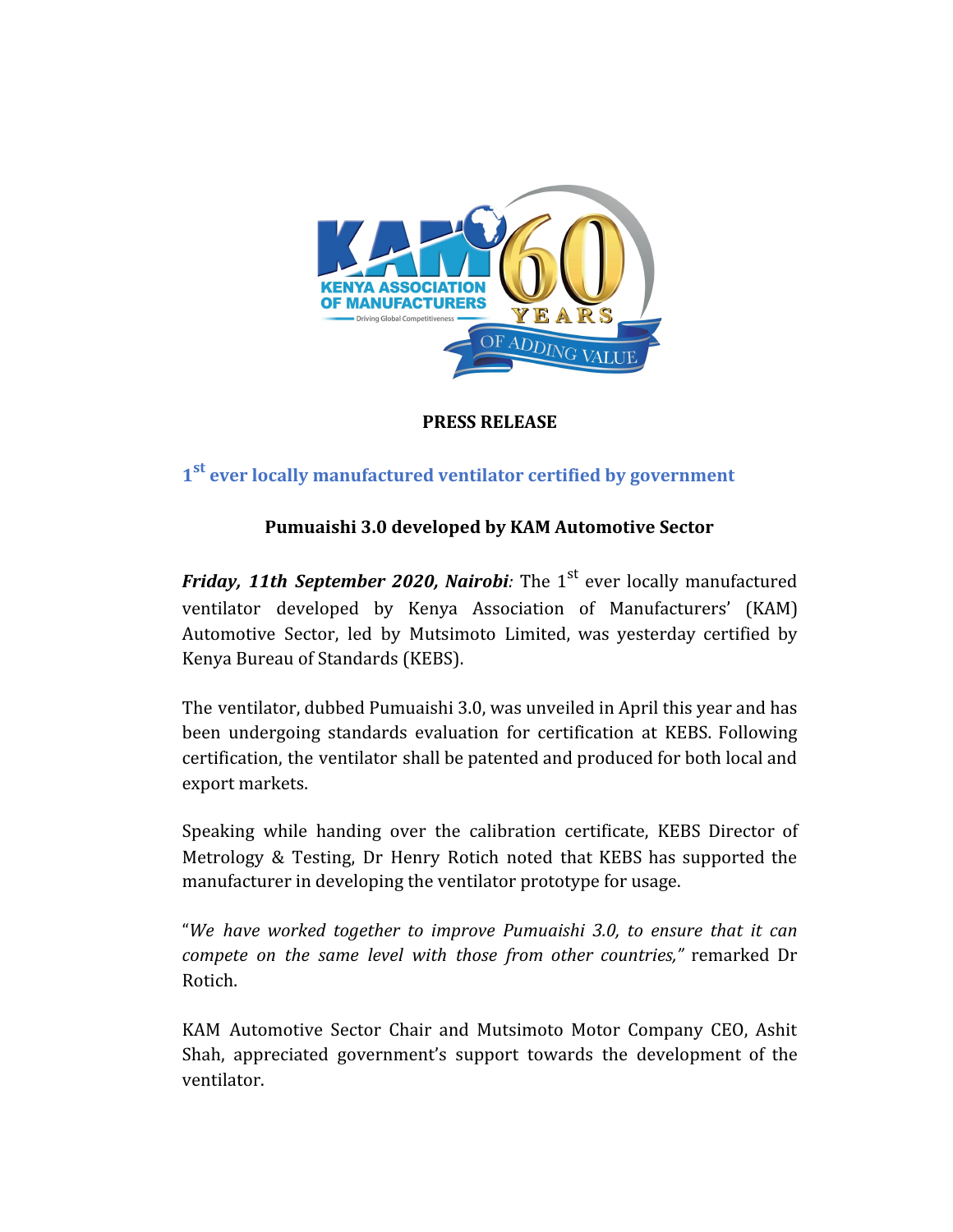*"We have worked closely with the government to develop Pumuaishi 3.0, an Intensive Care Unit (ICU) ventilator, which can be used on paediatrics and adults weighing up to 180kgs. This ventilator can go for a minimum of 24 hours without power, making it efficient in the event of power outages. It can also be charged using solar power, so it can be used in an ambulance," noted Mr Shah.*

He also added that the certification of Pumuaishi 3.0 is a demonstration of the local manufacturing sector's capacity and potential to be self-sufficient, saying, *"Pumuaishi 3.0 has been made from locally sourced raw materials, with the involvement of experts from the Ministry of Health, Kenyatta National Hospital and KEBS. The invention brought together local experts from various fields, including programmers, Biomedical engineers, doctors and automotive engineers to develop."*

KAM Chief Executive, Ms Phyllis Wakiaga, lauded the Sector for the initiative and urged Kenyans and the government to purchase locally produced goods.

*"Local industry has continuously demonstrated its ability to supply goods and services of superior quality. We shall continue working with government on the Buy Kenya Build Kenya initiative, to continue promoting the local manufacturing sector to make Kenya the region's export hub. In doing so, we can indirectly promote the economic growth of the country,"* said Ms Wakiaga.

She also urged Kenyans to consume local content, noting, *"As citizens, we must be deliberate about the consumption of locally made products for the sake of our country's present and future economic sustainability. By buying Kenyan products, consumers widen the local market, increase liquidity and provide greater opportunities for innovations."*

Some of the companies that provided key experts in the development of the ventilator are Mutsimoto Motor Company, Mobius Motors, Kenyatta National Hospital and the Aga Khan University, among others.

#### **\*END\***

#### **About Kenya Association of Manufacturers (KAM)**

KAM is a Business Member Organization representing value-add companies and associate services in Kenya. Its members' significant contribution to the economy is estimated at a quarter of the country's Gross Domestic Product.